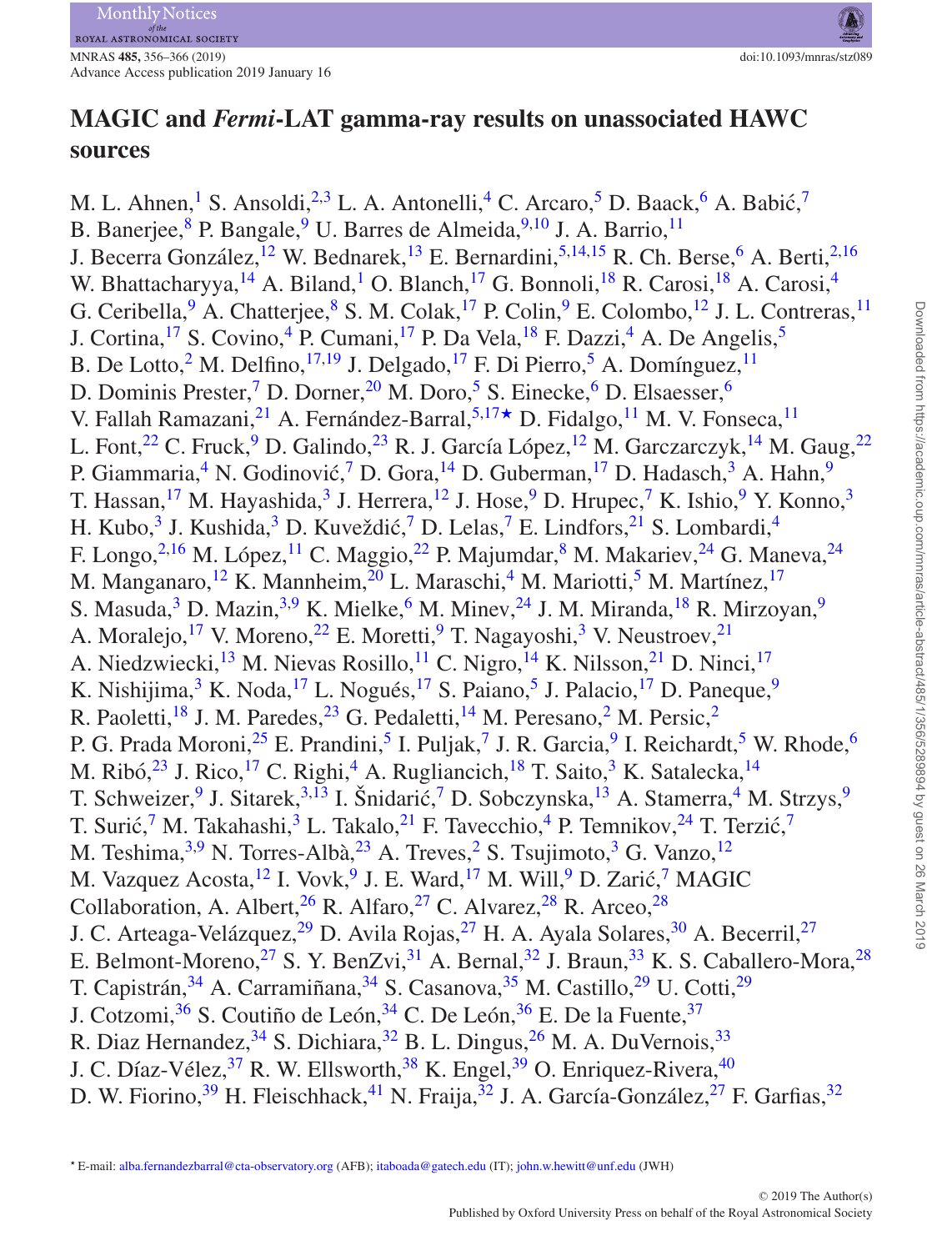A. González-Muñoz,  $^{27}$  $^{27}$  $^{27}$  M. M. González,  $^{32}$  $^{32}$  $^{32}$  J. A. Goodman,  $^{39}$  $^{39}$  $^{39}$  Z. Hampel-Arias,  $^{33}$ J. P. Harding,  $^{26}$  $^{26}$  $^{26}$  S. Hernandez,  $^{27}$  F. Hueyotl-Zahuantitla,  $^{28}$  $^{28}$  $^{28}$  C. M. Hui,  $^{42}$  $^{42}$  $^{42}$ P. Hüntemeyer, <sup>[41](#page-9-40)</sup> A. Iriarte, <sup>[32](#page-9-31)</sup> A. Jardin-Blicq, <sup>[43](#page-9-42)</sup> V. Joshi, <sup>43</sup> S. Kaufmann, <sup>[28](#page-9-27)</sup> A. Lara, <sup>[40](#page-9-39)</sup> R. J. Lauer,  $^{44}$  $^{44}$  $^{44}$  W. H. Lee,  $^{32}$  $^{32}$  $^{32}$  D. Lennarz,  $^{45}$  $^{45}$  $^{45}$  H. León Vargas,  $^{27}$  $^{27}$  $^{27}$  J. T. Linnemann,  $^{46}$  $^{46}$  $^{46}$ A. L. Longinotti,<sup>[34](#page-9-33)</sup> G. Luis-Raya,<sup>[47](#page-10-3)</sup> R. Luna-García,<sup>[48](#page-10-4)</sup> R. López-Coto,<sup>[43](#page-9-42)</sup> K. Malone,<sup>30</sup> S. S. Marinelli,<sup>[46](#page-10-2)</sup> O. Martinez,<sup>36</sup> I. Martinez-Castellanos,<sup>[39](#page-9-38)</sup> J. Martínez-Castro,<sup>[48](#page-10-4)</sup> H. Martínez-Huerta,  $49$  J. A. Matthews,  $44$  P. Miranda-Romagnoli,  $50$  E. Moreno,  $36$ M. Mostafá, A. Nayerhoda,  $3^5$  L. Nellen,  $5^1$  M. Newbold,  $5^2$  M. U. Nisa,  $3^1$ R. Noriega-Papaqui,<sup>[50](#page-10-6)</sup> R. Pelayo,<sup>[48](#page-10-4)</sup> J. Pretz,<sup>30</sup> E. G. Pérez-Pérez,<sup>[47](#page-10-3)</sup> Z. Ren,<sup>[44](#page-10-0)</sup> C. D. Rho,  $31$  C. Rivière,  $39$  D. Rosa-González,  $34$  M. Rosenberg,  $30$  E. Ruiz-Velasco,  $43$ F. Salesa Greus,  $35$  A. Sandoval,  $27$  M. Schneider,  $53$  M. Seglar Arroyo,  $30$  G. Sinnis,  $26$ A. J. Smith,<sup>39</sup> R. W. Springer,<sup>[52](#page-10-8)</sup> P. Surajbali,<sup>[43](#page-9-42)</sup> I. Taboada,<sup>[45](#page-10-1)</sup> O. Tibolla,<sup>[28](#page-9-27)</sup> K. Tollefson,  $^{46}$  $^{46}$  $^{46}$  I. Torres,  $^{34}$  $^{34}$  $^{34}$  T. N. Ukwatta,  $^{26}$  $^{26}$  $^{26}$  G. Vianello,  $^{54}$  L. Villaseñor,  $^{36}$  $^{36}$  $^{36}$  F. Werner,  $^{43}$  $^{43}$  $^{43}$ S. Westerhoff,<sup>[33](#page-9-32)</sup> J. Wood,<sup>33</sup> T. Yapici,<sup>[31](#page-9-30)</sup> G. Yodh,<sup>[55](#page-10-11)</sup> A. Zepeda,<sup>[49](#page-10-5)</sup> H. Zhou,<sup>[26](#page-9-25)</sup> J. D. Álvarez,<sup>[29](#page-9-28)</sup> HAWC Collaboration, M. Ajello,<sup>[56](#page-10-12)</sup> L. Baldini,<sup>[57](#page-10-13)</sup> G. Barbiellini,<sup>[58](#page-10-14)[,59](#page-10-15)</sup> B. Berenji, <sup>[60](#page-10-16)</sup> E. Bissaldi, <sup>[61](#page-10-17), 62</sup> R. D. Blandford, <sup>[63](#page-10-19)</sup> R. Bonino, <sup>64, [65](#page-10-21)</sup> E. Bottacini, <sup>63, 66</sup> T. J. Brandt, <sup>[67](#page-10-23)</sup> J. Bregeon, <sup>[68](#page-10-24)</sup> P. Bruel, <sup>[69](#page-10-25)</sup> R. A. Cameron, <sup>[63](#page-10-19)</sup> R. Caputo, <sup>[70](#page-10-26)</sup> P. A. Caraveo, <sup>71</sup> D. Castro, <sup>[67,](#page-10-23)[72](#page-10-28)</sup> E. Cavazzuti, <sup>[73](#page-10-29)</sup> G. Chiaro, <sup>[71](#page-10-27)</sup> S. Ciprini, <sup>[73,](#page-10-29)[74](#page-10-30)</sup> D. Costantin, <sup>[76](#page-10-31)</sup> F. D'Ammando,  $^{77,78}$  $^{77,78}$  $^{77,78}$  $^{77,78}$  F. de Palma,  $^{62,79}$  $^{62,79}$  $^{62,79}$  $^{62,79}$  A. Desai,  $^{56}$  $^{56}$  $^{56}$  N. Di Lalla,  $^{57}$  M. Di Mauro,  $^{63}$ L. Di Venere, <sup>[61](#page-10-17)[,62](#page-10-18)</sup> A. Domínguez, <sup>80</sup> C. Favuzzi, <sup>[61,](#page-10-17)[62](#page-10-18)</sup> Y. Fukazawa, <sup>81</sup> S. Funk, <sup>[82](#page-10-37)</sup> P. Fusco,  $61,62$  $61,62$  F. Gargano,  $62$  D. Gasparrini,  $74,75$  $74,75$  N. Giglietto,  $61,62$  $61,62$  F. Giordano,  $61,62$ M. Giroletti,<sup>[77](#page-10-32)</sup> T. Glanzman,<sup>63</sup> D. Green,<sup>[67](#page-10-23)[,83](#page-10-39)</sup> I. A. Grenier, <sup>[84](#page-10-40)</sup> S. Guiriec, <sup>[85,](#page-10-41)67</sup> A. K. Harding, <sup>[67](#page-10-23)</sup> E. Hays, <sup>67</sup> J. W. Hewitt,  $86 \star$  $86 \star$  D. Horan, <sup>[69](#page-10-25)</sup> G. Jóhannesson, <sup>[87,](#page-10-43)[88](#page-10-44)</sup> M. Kuss, <sup>[89](#page-10-45)</sup> S. Larsson, <sup>[90](#page-10-46)[,91](#page-10-47)</sup> I. Liodakis, <sup>[63](#page-10-19)</sup> F. Longo, <sup>[58,](#page-10-14)[59](#page-10-15)</sup> F. Loparco, <sup>[61,](#page-10-17)[62](#page-10-18)</sup> P. Lubrano, <sup>[75](#page-10-38)</sup> J. D. Magill,<sup>[83](#page-10-39)</sup> S. Maldera,<sup>[64](#page-10-20)</sup> A. Manfreda,<sup>[57](#page-10-13)</sup> M. N. Mazziotta,<sup>62</sup> I. Mereu,<sup>[92](#page-10-48)</sup> P. F. Michelson,  $^{63}$  $^{63}$  $^{63}$  T. Mizuno,  $^{93}$  $^{93}$  $^{93}$  M. E. Monzani,  $^{63}$  A. Morselli,  $^{94}$  $^{94}$  $^{94}$  I. V. Moskalenko,  $^{63}$ M. Negro, <sup>[64](#page-10-20)[,65](#page-10-21)</sup> E. Nuss, <sup>[68](#page-10-24)</sup> N. Omodei, <sup>[63](#page-10-19)</sup> M. Orienti, <sup>[77](#page-10-32)</sup> E. Orlando, <sup>63</sup> J. F. Ormes, <sup>[95](#page-10-51)</sup> M. Palatiello,  $57,58$  $57,58$  V. S. Paliya,  $56$  M. Persic,  $58,96$  $58,96$  M. Pesce-Rollins,  $89$  V. Petrosian,  $63$ F. Piron,  $^{68}$  $^{68}$  $^{68}$  T. A. Porter,  $^{63}$  $^{63}$  $^{63}$  G. Principe,  $^{82}$  $^{82}$  $^{82}$  S. Rainò,  $^{61,62}$  $^{61,62}$  $^{61,62}$  $^{61,62}$  B. Rani,  $^{67}$  $^{67}$  $^{67}$  M. Razzano,  $^{89}$ S. Razzaque, <sup>97</sup> A. Reimer, <sup>63[,98](#page-10-54)</sup> O. Reimer, <sup>63,98</sup> C. Sgrò, <sup>[89](#page-10-45)</sup> E. J. Siskind, <sup>99</sup> G. Spandre, <sup>89</sup> P. Spinelli,<sup>[60](#page-10-16)[,61](#page-10-17)</sup> H. Tajima,<sup>[63,](#page-10-19)[100](#page-10-56)</sup> M. Takahashi,<sup>[101](#page-10-57)</sup> J. B. Thayer,<sup>[63](#page-10-19)</sup> D. J. Thompson,<sup>[67](#page-10-23)</sup> D. F. Torres,<sup>[102](#page-10-58)[,103](#page-10-59)</sup> E. Torresi,<sup>[104](#page-10-60)</sup> E. Troja,<sup>[66](#page-10-22)[,82](#page-10-37)</sup> J. Valverde,<sup>[69](#page-10-25)</sup> K. Wood,<sup>[105](#page-10-61)</sup> and M. Yassine<sup>58,[59](#page-10-15)</sup> Fermi-LAT Collaboration

*Affiliations are listed at the end of the paper*

Accepted 2018 December 29. Received 2018 December 17; in original form 2018 May 18

# **ABSTRACT**

The HAWC Collaboration released the 2HWC catalogue of TeV sources, in which 19 show no association with any known high-energy (HE;  $E \gtrsim 10 \text{ GeV}$ ) or very-high-energy (VHE;  $E \gtrsim 300$  GeV) sources. This catalogue motivated follow-up studies by both the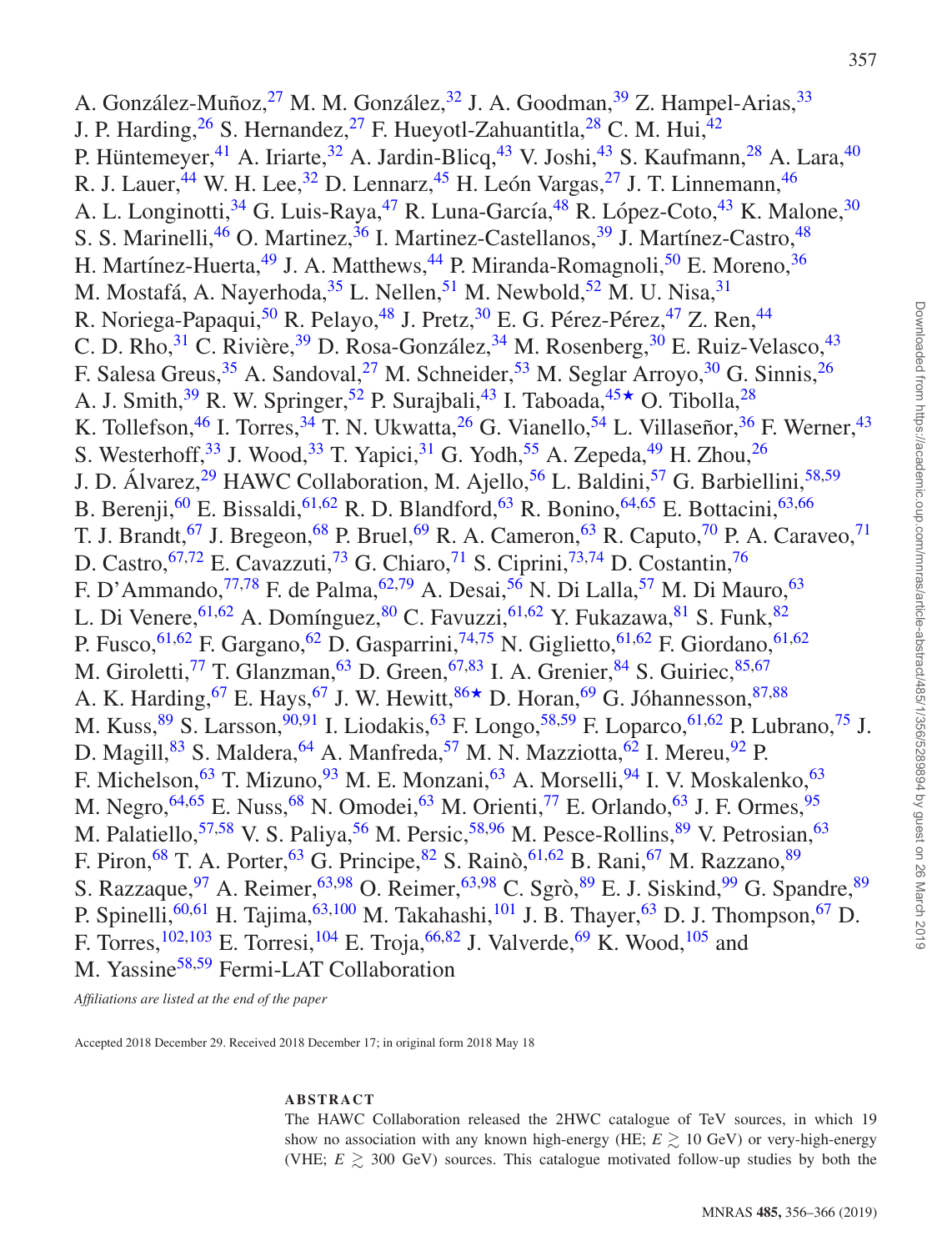Major Atmospheric Gamma-ray Imaging Cherenkov (MAGIC) and *Fermi*-LAT (Large Area Telescope) observatories with the aim of investigating gamma-ray emission over a broad energy band. In this paper, we report the results from the first joint work between High Altitude Water Cherenkov (HAWC), MAGIC, and *Fermi*-LAT on three unassociated HAWC sources: 2HWC J2006+341, 2HWC J1907+084∗, and 2HWC J1852+013∗. Although no significant detection was found in the HE and VHE regimes, this investigation shows that a minimum  $1^\circ$  extension (at 95 per cent confidence level) and harder spectrum in the GeV than the one extrapolated from HAWC results are required in the case of 2HWC J1852+013∗, whilst a simply minimum extension of 0.16◦ (at 95 per cent confidence level) can already explain the scenario proposed by HAWC for the remaining sources. Moreover, the hypothesis that these sources are pulsar wind nebulae is also investigated in detail.

**Key words:** pulsars: general – gamma rays: general – astroparticle physics.

# **1 INTRODUCTION**

The synergy of current gamma-ray observatories is a unique opportunity to explore the Universe between a few tens of MeV to hundreds of TeV. The study of such a broad energy band can be accomplished by means of different detection techniques. At the highest energies are the Water Cherenkov arrays, such as the High Altitude Water Cherenkov (HAWC) Observatory, which is sensitive to cosmic and gamma rays between 100 GeV and 100 TeV. A large effective area and high duty cycle make HAWC an optimal instrument to perform survey studies on multi-TeV sources. Other detection techniques achieve a better sensitivity than HAWC at energies below approximately 10 TeV: the Imaging Atmospheric Cherenkov Telescope (IACT) technique, as implemented by the Major Atmospheric Gamma-ray Imaging Cherenkov (MAGIC) telescopes, provides better angular and energy resolution. However, the duty cycle of such atmospheric Cherenkov telescopes is greatly reduced by high-intensity background light or non-optimal weather conditions at night. At even lower energies (∼GeV), detectors on board satellites, like the *Fermi*-Large Area Telescope (LAT), are used to detect gamma rays. This instrument has a high duty cycle, a wide field of view (FoV) of 20 per cent of the sky and very good gamma/hadron separation.

HAWC has published two catalogues of TeV sources: 1HWC for sources in the inner Galactic plane using 275 d of data with a configuration of approximately one-third of the full array (HAWC-111; Abeysekara et al. [2016\)](#page-9-43), and 2HWC for almost the entire sky using 507 d of the completed HAWC detector (Abeysekara et al. [2017c\)](#page-9-44). The second catalogue improves over the first with respect to exposure time, detector size, and angular resolution, resulting in a significant improvement in sensitivity. As done for the previous catalogue, 2HWC data were analysed using a binned likelihood method described in Younk et al. [\(2015\)](#page-9-45). In this method, a source model needs to be assumed for all sources in the sky. The model for each source is characterized by the source morphology and its spectrum. For the 2HWC analysis, HAWC used two different approaches: (1) a point-like search adopting a spectrum defined by a power-law function,  $dN/dE = N_0 \left(\frac{E}{E_0}\right)^{-1}$ (with  $N_0$  the normalization,  $E_0$  the pivot energy and  $\Gamma$  the spectral index), with spectral index  $\Gamma = 2.7$ , and (2) extended source searches with a source morphology modelled as a uniform disc of 0.5 $^{\circ}$ , 1 $^{\circ}$ , and 2 $^{\circ}$  in radius and spectral index  $\Gamma = 2.0$ . The total number of sources identified in this catalogue was 39, of which 19 were not associated with any previously reported TeV source within an angular distance of 0.5◦. All 2HWC sources presented

a test statistic (*TS*) above 25 (equivalent to a pre-trial significance of ∼5*σ*).

The 2HWC catalogue motivated follow-up studies with H.E.S.S. (López-Coto et al. [2017\)](#page-9-46), VERITAS (Abeysekara et al. [2018\)](#page-9-47), and also MAGIC and *Fermi*-LAT. In this work, we focused on the 19 sources with no high-energy (HE;  $E \gtrsim 10 \text{ GeV}$ ) or very-highenergy (VHE;  $E \gtrsim 300 \text{ GeV}$ ) association in order to provide new multiwavelength information of candidates without a lower energy counterpart. After evaluating those sources, a short list of three targets was selected: 2HWC J2006+341 ( $RA = 301.55^{\circ}$ , Dec. = 34.18<sup>°</sup>), 2HWC J1907+084<sup>\*</sup> (RA = 286.79<sup>°</sup>, Dec. = 8.50<sup>°</sup>), and 2HWC J1852+013<sup>\*</sup> (RA = 283.01<sup>°</sup>, Dec. = 1.38<sup>°</sup>). These sources were chosen because they lie in the FoV of previous MAGIC observations, allowing MAGIC to analyse these sources without performing new dedicated observations.

Even though the HAWC spectra of each source were determined using a likelihood fit, the 2HWC catalogue did not use a likelihood method to describe multiple sources simultaneously. In the 2HWC catalogue, the asterisk of 2HWC J1907+084<sup>∗</sup> and 2HWC J1852+013<sup>∗</sup> indicates that the sources were near another source with larger significance and thus their characterization may be influenced by neighbouring sources. 2HWC J2006+340, 2HWC J1907+084∗, and 2HWC J1852+013<sup>∗</sup> were detected in the point source search with significances of 6.10*σ*, 5.80*σ*, and 8.50*σ*, respectively. The corresponding photon index and flux normalization values obtained in the 2HWC catalogue are listed in Table [1.](#page-3-0) Their corresponding energy range is computed with a dedicated HAWC analysis (see Section 2.1) and also given in the table.

The paper is structured as follows. In Section 2, the data analysis for MAGIC and *Fermi*-LAT observations are presented. Description of the specific HAWC analysis on the selected sources is also included. The observations and results, for each source separately, are shown in Section 3. Discussion and conclusion can be found in Sections 4 and 5, respectively.

# **2 DATA ANALYSIS**

# **2.1 HAWC**

The HAWC Observatory is the second generation of ground-based gamma-ray extensive air shower arrays, located in Sierra Negra, Mexico (19.0 $\degree$ N, 97.3 $\degree$  W, 4100 m a.s.l.), and successor to the Milagro Gamma-ray Observatory. The current system, inaugurated on 2015 March 20, is comprised of 300 water Cherenkov detectors over an area of 22 000 m2. Science operations began before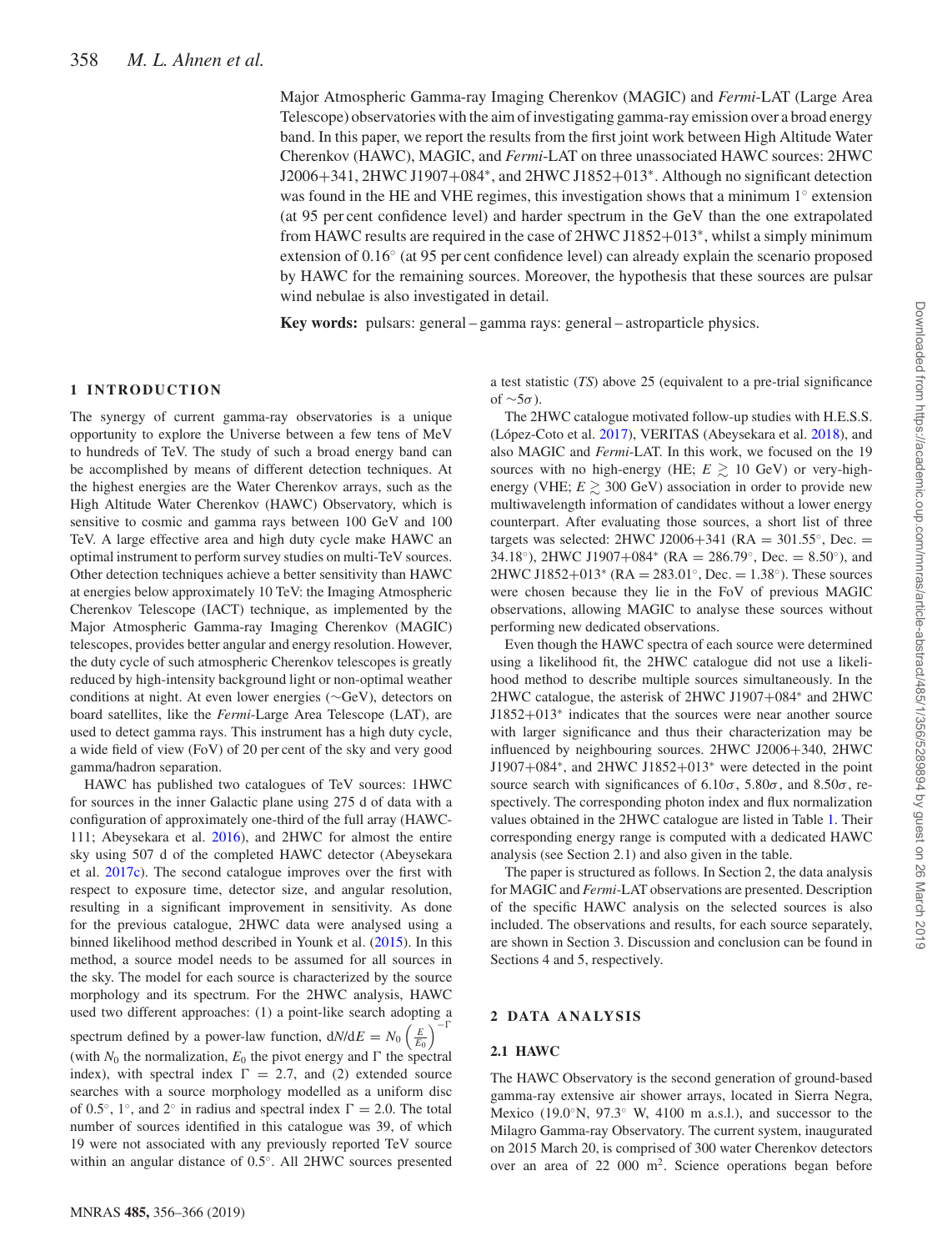<span id="page-3-0"></span>Table 1. Coordinates, photon index, flux at the pivot energy (7 TeV), and energy range for the analysed sources. Values are provided in the 2HWC catalogue, except for the energy range, which was obtained in a dedicated analysis. Only statistical uncertainties are shown. Based on a study of the Crab Nebula by HAWC (Abeysekara et al. [2017b\)](#page-9-48), the systematic uncertainty can be divided into several components:  $0.10°$  in angular resolution, 0.2 in photon index, and 50 per cent in flux normalization.

|                       | RA         | Dec.       |            | b          | $1\sigma$ stat. error | Photon index    | Flux<br>normalization<br>$(x 10^{-15})$            | Energy range |
|-----------------------|------------|------------|------------|------------|-----------------------|-----------------|----------------------------------------------------|--------------|
|                       | $(^\circ)$ | $(^\circ)$ | $(^\circ)$ | $(^\circ)$ | $(^\circ)$            |                 | $\text{TeV}^{-1} \text{ cm}^{-2} \text{ s}^{-1}$ ) | (TeV)        |
| 2HWC<br>$J2006 + 341$ | 301.55     | 34.18      | 71.33      | 1.16       | 0.13                  | $2.64 \pm 0.15$ | $9.6 \pm 1.9$                                      | $1 - 86$     |
| 2HWC<br>$J1907+084*$  | 286.79     | 8.50       | 42.28      | 0.14       | 0.27                  | $3.25 \pm 0.18$ | $7.3 \pm 2.5$                                      | $0.18 - 10$  |
| 2HWC<br>$J1852+013*$  | 283.01     | 1.38       | 34.23      | 0.50       | 0.13                  | $2.90 \pm 0.10$ | $18.2 \pm 2.3$                                     | $0.4 - 50$   |

detector completion, under the HAWC-111 configuration. The angular resolution of HAWC varies with event size (fraction of photomultiplier tubes reporting a signal or *f*hit) from 0.17◦ to 1.0◦ (Abeysekara et al. [2017b\)](#page-9-48). HAWC operates with *>*95 per cent duty cycle with a large FoV of 15 per cent of the sky, which allows it to scan two-thirds of the sky every 24 h.

Information presented here on 2HWC J2006+341, 2HWC J1907+084∗, and 2HWC J1852+013<sup>∗</sup> is taken mostly from the 2HWC catalogue Abeysekara et al. [\(2017c\)](#page-9-44). The only exception is the energy range shown in Table [1.](#page-3-0) The likelihood analysis in HAWC is computed over  $f<sub>hit</sub>$  bins, which can be considered an energy estimator. However, the *f*hit bins depend strongly on the declination and spectral hardness of each source, and so does this *f*hit/energy correlation. The energy range is then given as a constraint on the photon distribution as a function of *f*hit for each separate source. Following Abeysekara et al. [\(2017c\)](#page-9-44), we take the energy range as the boundaries within which the events contribute to the 75 per cent of the *TS* value.

# **2.2 MAGIC**

MAGIC is a stereoscopic system of two 17 m diameter IACTs situated on the Canary island of La Palma, Spain (28.8◦N, 17.8◦ W, 2225 m a.s.l.). The current system achieves an integral sensitivity of  $0.66 \pm 0.03$  per cent of the Crab Nebula flux (CU) in 50 h of observation above 220 GeV (Aleksić et al. [2016\)](#page-9-49). The energy threshold in stereoscopic mode is as low as 50 GeV at low zenith angles under dark observational conditions (Aleksić et al. [2012\)](#page-9-50).

The analysis presented in this work is performed using the standard MAGIC analysis software (MARS; Zanin et al. [2013\)](#page-9-51). The significance is computed following equation 17 of Li & Ma [\(1983\)](#page-9-52). Differential and integral flux upper limits (ULs) are calculated using the Rolke algorithm (Rolke, López  $&$  Conrad [2005\)](#page-9-53) with a confidence level (CL) of 95 per cent, assuming a Poissonian background and a total systematic uncertainty of 30 per cent.

As mentioned above, the three analysed sources were included in the FoV of former MAGIC observations. These archival data were taken using the false-source tracking mode, or *wobble-mode*: the telescopes point at four different positions located 0.4◦ from the nominal source, which allows us to evaluate the background simultaneously (Fomin et al. [1994\)](#page-9-54). Thus, our observations were not dedicated to the 2HWC sources and so, their coordinates are shifted from the camera centre by different distances than the standard offset of 0.4◦ (see Fig. [1\)](#page-4-0). To account for their location in the camera, the background used in the calculation of ULs was evaluated through

the *off-from-wobble-partner* (OfWP) method (Zanin et al. [2013\)](#page-9-51). Table [2](#page-4-1) summarizes the distances between the camera centre and the 2HWC sources at the four different *wobble* positions. The total observation time, after data quality cuts, for each case is also quoted in Table [2.](#page-4-1) It is worth highlighting that the MAGIC sensitivity depends on the angular offset from the pointing direction. However, after the MAGIC upgrade of 2011–2012, the sensitivity at offset angles larger than  $0.4°$  improved considerably as shown by Aleksić et al. [\(2016\)](#page-9-49). For the analysis performed in this work, and given the range of angular offsets for all the candidates, the sensitivity remains between ∼0.6 and 1.0 per cent CU.

Observations of 2HWC J1852+013<sup>∗</sup> were carried out entirely under dark conditions, i.e. in absence of moonlight. On the other hand, 2HWC J2006+341 and 2HWC J1907+084<sup>∗</sup> were observed with nominal high-voltage at background levels ranging between 1 and 8 times the brightness of the dark sky due to different Moon phases. The higher the moonlight level, the brighter is the night sky background and therefore, stronger cuts to the signal are applied during this analysis, following the prescription of Ahnen et al. [\(2017\)](#page-9-55). This is taken into account by selecting appropriate Monte Carlo-simulated gamma-ray and background data to match the observational conditions. The background data are used for the computation of the gamma/hadron separation through the Random Forest, a multidimensional classification algorithm based on decision trees (Albert et al. [2008\)](#page-9-56).

Since the three HAWC sources each have a maximum significance in the point-source HAWC maps, they may be point-like sources for MAGIC as well. Therefore, we analyse the candidates under two hypotheses: we assume that the sources are point-like for MAGIC (point spread function (PSF)  $\leq 0.10^{\circ}$ , beyond a few hundred GeV) or are extended with a radius of 0.16◦. Larger extensions cannot be adopted due to the OfWP method and the standard 0.4◦ offset applied in the *wobble* pointing mode, because the expected region of gamma-ray emission from the 2HWC source and the background regions selected to compute flux ULs would overlap.

#### **2.3** *Fermi***-LAT**

The LAT on board the *Fermi Gamma-Ray Space Telescope* has continuously monitored the sky since 2008. It is sensitive to HE gamma rays between 20 MeV and ∼1 TeV (Atwood et al. [2009\)](#page-9-57) and scans the entire sky every 3 h. For this work, we used data taken between 2008 August and 2017 February based on the Pass 8 SOURCE photon reconstruction. The Pass 8 data offer two primary benefits for the study of HE gamma-ray sources: a greater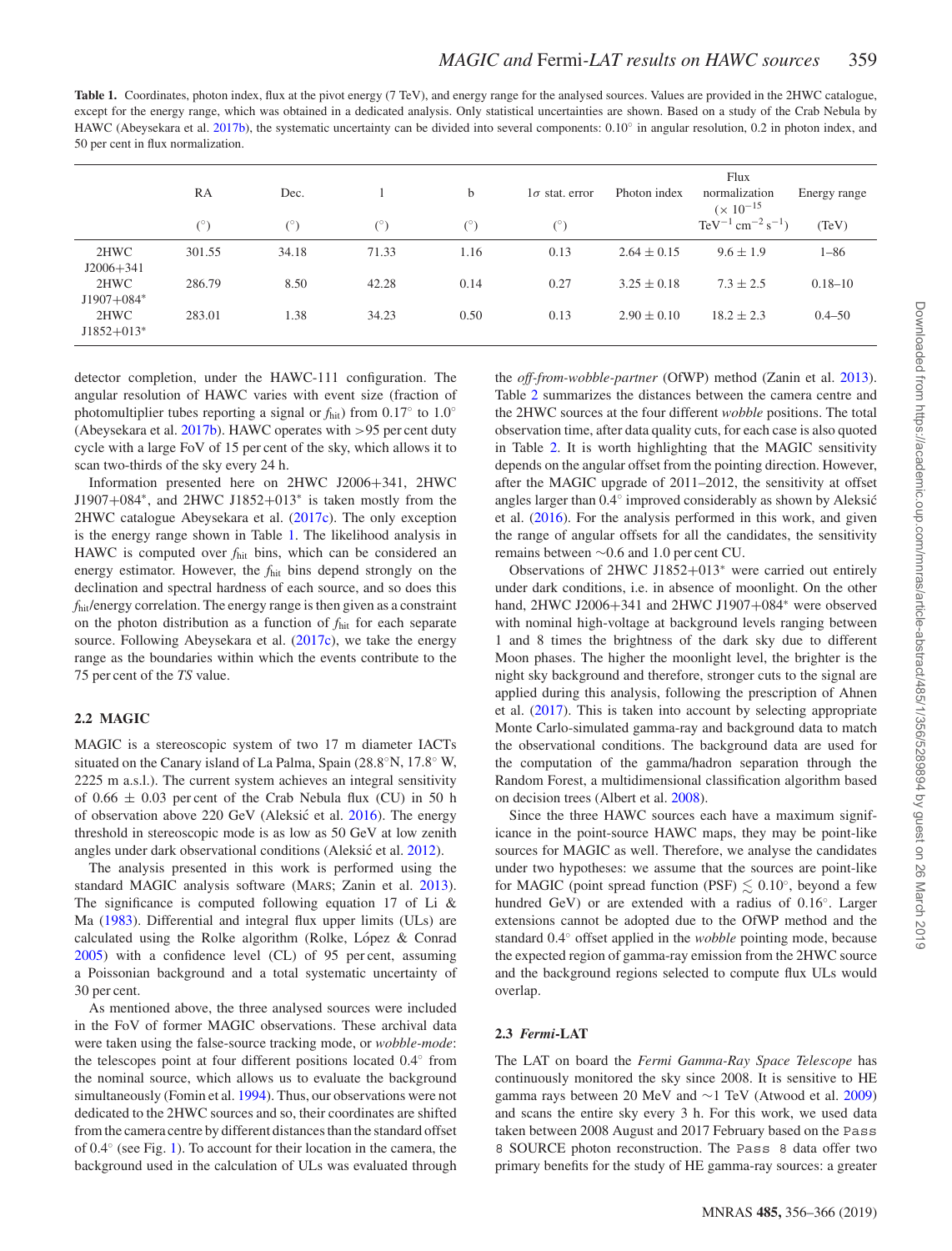<span id="page-4-0"></span>

**Figure 1.** MAGIC significance skymaps for the FoV of 2HWC J2006+341 and 2HWC J1907+084∗, searching for sources of ∼0.16◦ radius. The four different *wobble* positions, to which MAGIC pointed during the 3FHL J2004.2+3339 and 1HWC J1904+080c observations, are tagged with W1, W2, W3, and W4 in white colour. MAGIC point spread function is shown in orange at the left bottom in each panel. *Left-hand panel:* Skymap of the observations at the direction of 3FHL J2004.2+3339 (yellow diamond). This FoV contains 2HWC J2006+341 (orange diamond) located at ∼0.63◦ from the nominal position of MAGIC observations. Centred at the position of 2HWC J2006+341, the orange dashed circle corresponds to the assumed extension of 0.16◦ used for the MAGIC analysis. The HAWC contours (4*σ*, 5*σ*, and 6*σ*) are shown as green solid lines. *Right-hand panel:* Skymap for the observations of the 1HWC J1904+080c (yellow diamond) FoV in which 2HWC J1907+084<sup>∗</sup> (orange diamond) is enclosed. Dashed orange circle represents the 0.16◦ MAGIC extended assumption, whilst HAWC contours (at the level of 5*σ*) are shown as green solid lines. The position of the closest *Fermi*-LAT source, 3FGL J1904.9+0818, is marked as a red diamond.

<span id="page-4-1"></span>**Table 2.** Distance in degrees between the four MAGIC wobble pointing positions (W1, W2, W3, and W4) and the selected 2HWC sources. The total time after data quality cuts, in hours, achieved by MAGIC in each case is also shown.

|                       | W1             |                        | W <sub>2</sub> |                        | W3             |                        | W4             |                        |
|-----------------------|----------------|------------------------|----------------|------------------------|----------------|------------------------|----------------|------------------------|
|                       | Distance $(°)$ | $t_{\text{total}}$ (h) | Distance $(°)$ | $t_{\text{total}}$ (h) | Distance $(°)$ | $t_{\text{total}}$ (h) | Distance $(°)$ | $t_{\text{total}}$ (h) |
| 2HWC<br>$J2006 + 341$ | 0.5            | 16.0                   | 0.9            | 14.0                   | 0.4            | 16.3                   | 1.0            | 14.8                   |
| 2HWC<br>$J1907+084*$  | 0.5            | 1.0                    | 1.2            | 1.0                    | 0.7            | 1.3                    | 1.1            | 0.9                    |
| 2HWC<br>$J1852+013*$  | 1.1            | 30.8                   | 0.7            | 28.8                   | 1.2            | 29.6                   | 0.6            | 27.5                   |

acceptance compared with previous LAT reconstructions and an improved PSF with a 68 per cent containment angle less than 0.2◦ above 10 GeV that is nearly constant with increasing energy (Atwood et al. [2013\)](#page-9-58).

For each source of interest, we analyse energies between 10 GeV and 1 TeV using the standard binned likelihood framework provided by the Fermi Science Tools (v10r01p01). Data within a 10◦ radius of interest were binned into 8 energy bins per decade and a spatial bin size of 0.05◦. We used the recommended Galactic and isotropic backgrounds.<sup>1</sup>

We did not extend our analysis to lower energies for two primary reasons: for any HAWC source to be detected at lower energies, it must be detectable at *>*10 GeV with the LAT, unless the HAWC and LAT emission is produced by a different component; and this high-energy cut suppresses photons from gamma-ray pulsars and Galactic diffuse emission in the plane. As a source model for this analysis, we use the Third Catalog of Hard *Fermi*-LAT Sources for point sources (3FHL; Ajello et al. [2017\)](#page-9-59) and the Fermi Galactic Extended Source (FGES) catalogue for extended sources (Ackermann et al. [2017\)](#page-9-60).

Using ∼8.5 yr of Pass 8 data, we search for new sources separately testing both a point-like source and an extended source at the location of the HAWC candidate. The spectrum of the source is modelled as a simple power law. After initially fitting a putative point source at the HAWC position, the position is re-localized. The normalizations of other sources within 5◦ are left as free parameters in the fit. To search for a possible extended source, we use a uniformly illuminated disc with a radius of 0.2◦ as the initial spatial model. The *fermipy* package (Wood et al. [2017\)](#page-9-61) fits both the radius and centroid of the possible extended source. If a statistically significant source is not found, ULs at the position of the 2HWC source are computed at 95 per cent CL using a Bayesian method. The assumed spectral indices are 2.0, 3.0, and the index

<sup>1</sup>Galactic interstellar emission model: *gll iem v*06*.f its*, Isotropic: *iso P*8*R*2 *SOURCE V* 6 *v*06*.txt*. Please see http://fermi.gsfc.nasa.gov/ [ssc/data/access/lat/BackgroundModels.html.](http://fermi.gsfc.nasa.gov/ssc/data/access/lat/BackgroundModels.html)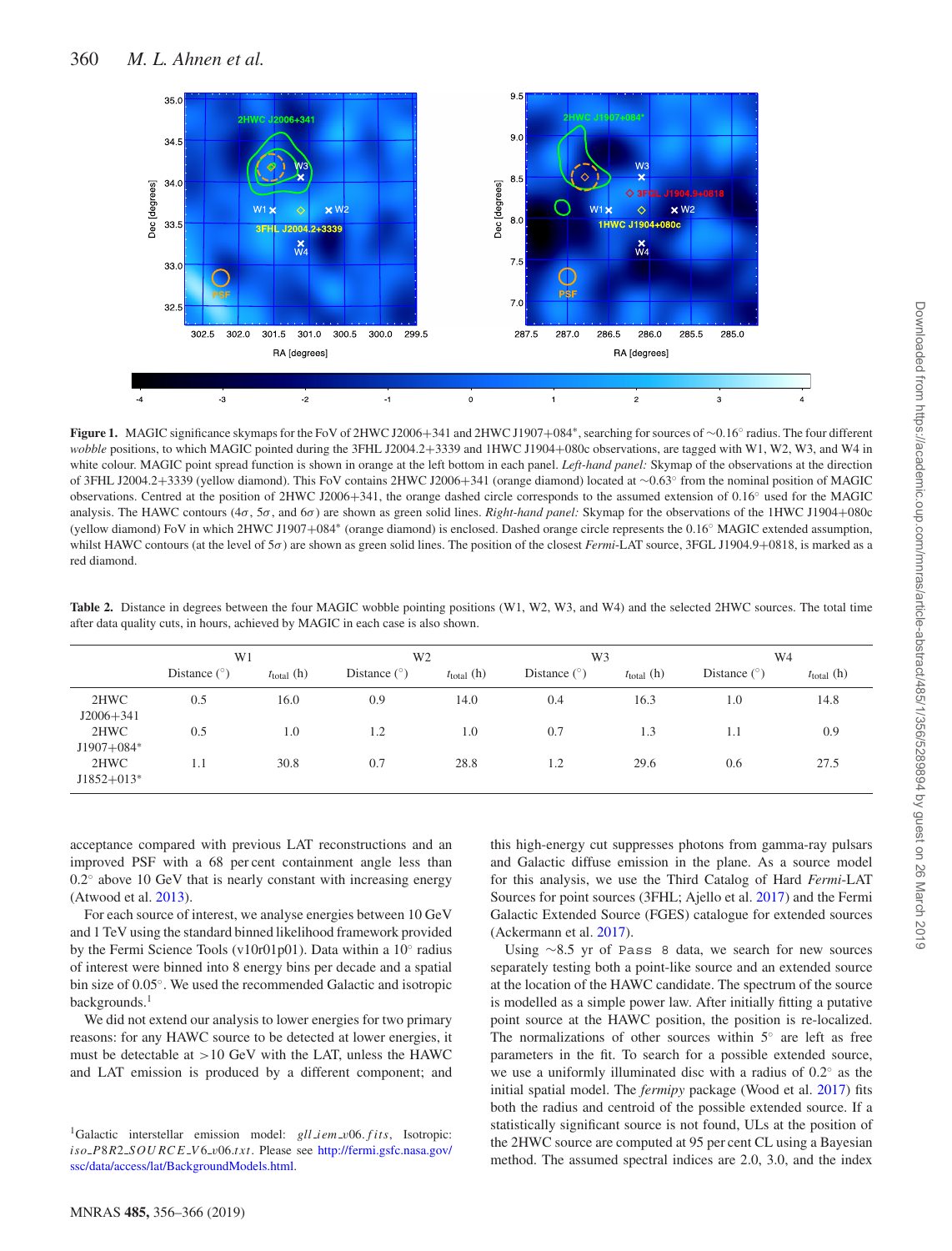reported in the 2HWC catalogue (see Table [1\)](#page-3-0). Extended source ULs are computed assuming a radius of 0.16◦ for comparison with the limits placed by MAGIC.

# **3 OBSERVATIONS AND RESULTS**

In the following section, we describe the different regions of the sky that contain the three selected sources, along with the corresponding observations and results. MAGIC differential ULs are listed in Table [3,](#page-6-0) whilst *Fermi*-LAT integral ULs (above 10 GeV) are quoted in Table [4](#page-6-1) for both point-like and extended hypotheses. Fig. [1](#page-4-0) presents the MAGIC significance skymaps for 2HWC J2006+341 and 2HWC J1907+084<sup>∗</sup> assuming an extended source with a 0.16◦ radius. A smaller  $1° \times 1°$  MAGIC significance skymap centred in 2HWC J1852+013<sup>∗</sup> is shown in Fig. [2.](#page-6-2) The skymap of the entire FoV for this source will be included in a dedicated MAGIC paper on the surrounding region that is in preparation. The flat significance field displayed in all skymaps is compatible with background in the entire FoV. The multiwavelength spectral energy distribution (SED) for each 2HWC source is presented in Fig. [3.](#page-7-0)

#### **3.1 2HWC J2006+341**

2HWC J2006+341 is in the FoV (at  $\sim$ 0.63°) of the compact radio/optical nebula G70.7+1.2, which is thought to be powered by a pulsar–binary system interacting with a surrounding molecular cloud. An unidentified source, 3FHL J2004.2+3339, was detected at the position of this putative binary system. Therefore, VHE gamma-ray emission from the G70.7+1.2 region could be expected due to the interaction between the pulsar wind with both the stellar wind of the companion star and the molecular cloud.

MAGIC observed 3FHL J2004.2+3339 with an extended range of zenith angles from 5◦ to 50◦. The total data sample amounts to ∼61 h of good quality data from 2015 April to 2016 August. No significant signal is found in the direction of 2HWC J2006+341 as either a point-like or extended source. In order to calculate the integral flux ULs, MAGIC adopts a power-law distribution with photon index  $\Gamma = 2.64$ , following the HAWC results. Under pointlike assumption, the integral UL, computed at 95 per cent CL for energies greater than 300 GeV, is  $4.0 \times 10^{-13}$  photons cm<sup>-2</sup> s<sup>-1</sup>, whilst for 0.16 $\degree$  radius, it increases to 3.3 × 10<sup>-12</sup> photons cm<sup>-2</sup> s<sup>-1</sup>. On the other hand, the integral UL for a point-like source in the direction of 3FHL J2004.2+3339 is  $4.3 \times 10^{-13}$  photons cm<sup>-2</sup> s<sup>-1</sup> for energies above 300 GeV and assuming a power-law index of 2.6. In the GeV regime, no known *Fermi* catalogue source is found to be coincident with 2HWC J2006+341. The closest *Fermi*-LAT source is the already mentioned 3FHL J2004.2+3339 (coincident within the errors with 3FGL J2004.4+338; Acero et al. [2015\)](#page-9-62). This source has been searched extensively for pulsations (Clark et al. [2017\)](#page-9-63). Using the analysis method described in Section 2.3, no significant  $(TS \ge 25)$  source is detected using either the point or extended source models.

# **3.2 2HWC J1907+084<sup>∗</sup>**

2HWC J1907+084<sup>∗</sup> is located at ∼0.79◦ from 1HWC J1904+080c, included in the first HAWC survey. 1HWC J1904+080c was detected with a pre-trial significance of 5.14*σ*, which motivated MAGIC follow-up observations. The coordinates were not coincident with any known TeV source, although it was close (at 0.3◦) to a *Fermi*-LAT gamma-ray hotspot (*<*5*σ*), 3FGL J1904.9+0818 (Acero et al. [2015\)](#page-9-62). Nevertheless, its significance was only ∼4*σ*

after trials in the published 1HWC catalogue (Abeysekara et al. [2016\)](#page-9-43).

MAGIC performed observations in the direction of 1HWC J1904+080c over six non-consecutive nights from 2015 May 10 to 2015 May 19. After rejecting the data affected by non-optimal weather conditions, the total amount of time reached in this FoV was 4.20 h. The region was observed at medium zenith angles from 30◦ to 50◦. No excess is found during the analysis of 2HWC J1907+084<sup>∗</sup> data. The 95 per cent CL integral ULs for *E >* 300 GeV and index  $\Gamma = 3.25$  are  $2.8 \times 10^{-12}$  and  $4.6 \times 10^{-12}$  photons cm<sup>-2</sup> s<sup>-1</sup> for the point-like and extended hypotheses, respectively. MAGIC does not find any significant excess at the position of 1HWC J1904+080c either, which leads to an integral flux UL for energies greater than 300 GeV of 4.1  $\times$  10<sup>-12</sup> photons cm<sup>-2</sup> s<sup>-1</sup>, assuming a powerlaw spectrum of  $\Gamma = 2.6$ . From the *Fermi*-LAT, the Pass 8 analysis yields no significant emission in the direction of 2HWC J1907+084<sup>∗</sup>, either during the point-like or the extended analysis.

# **3.3 2HWC J1852+013<sup>∗</sup>**

2HWC J1852+013<sup>∗</sup> is located in the FoV of the W44 SNR, as well as in the FoV of the established VHE sources HESS J1858+020 and HESS J1857+026 (subdivided in two emission sites MAGIC J1857.2+0263 and MAGIC J1857.6+0297; MAGIC Collaboration et al. [2014\)](#page-9-64). The region was thus extensively observed by the MAGIC collaboration. 2HWC J1852+013<sup>∗</sup> is also located at 0.56◦ away from 3FGL J1852.8+0158, which is classified as a probable young pulsar using machine learning techniques (Saz Parkinson et al. [2016\)](#page-9-65).

The data set used by MAGIC here comprises approximately 120 h of dark quality data, taken from 2013 April to 2014 June, with a span in zenith range from 25◦ to 50◦. MAGIC does not find any excess in the direction of 2HWC J1852+013<sup>∗</sup>. Adopting  $\Gamma = 2.90$ , the constraining 95 per cent CL integral ULs are  $3.8 \times 10^{-13}$  photons  $\text{cm}^{-2} \text{ s}^{-1}$  for the point-like search and  $1.7 \times 10^{-12}$  photons cm<sup>-2</sup> s<sup>-1</sup> for the extended search. Specific background selection using OfWP was applied in this case, ensuring that no background control region overlaps with any of the several VHE emitting sources in the FoV. As per the previous sources, ULs are given for *E >* 300 GeV. Neither catalogued nor new sources from the Pass 8 analysis arises in the *Fermi*-LAT analysis of 2HWC J1852+013∗.

# **4 DISCUSSION**

Given that the largest population of TeV emitters in our Galaxy are pulsar wind nebulae (PWNe; see e.g. H.E.S.S. Collaboration et al. [2018a\)](#page-9-66), the selected candidates may be expected to be this source type. However, the lack of a detection by either MAGIC or *Fermi*-LAT complicates the identification of these sources. In order to investigate their possible PWN nature, we look for detected pulsars near these 2HWC sources using the ATNF catalogue<sup>2</sup> (Manchester et al. [2005\)](#page-9-67). According to the characteristic ages of the pulsars around the three selected 2HWC sources (all above a few tens of kyr), if these pulsars had high initial kick velocities, they could now be significantly offset from their initial positions and have left behind an old PWN with no compact object powering it. In this case, the pulsar position is shifted from the PWN, and without injection of magnetic flux, the nebula's emission is expected to be dominated by inverse Compton(IC).

[2http://www.atnf.csiro.au/people/pulsar/psrcat/](http://www.atnf.csiro.au/people/pulsar/psrcat/)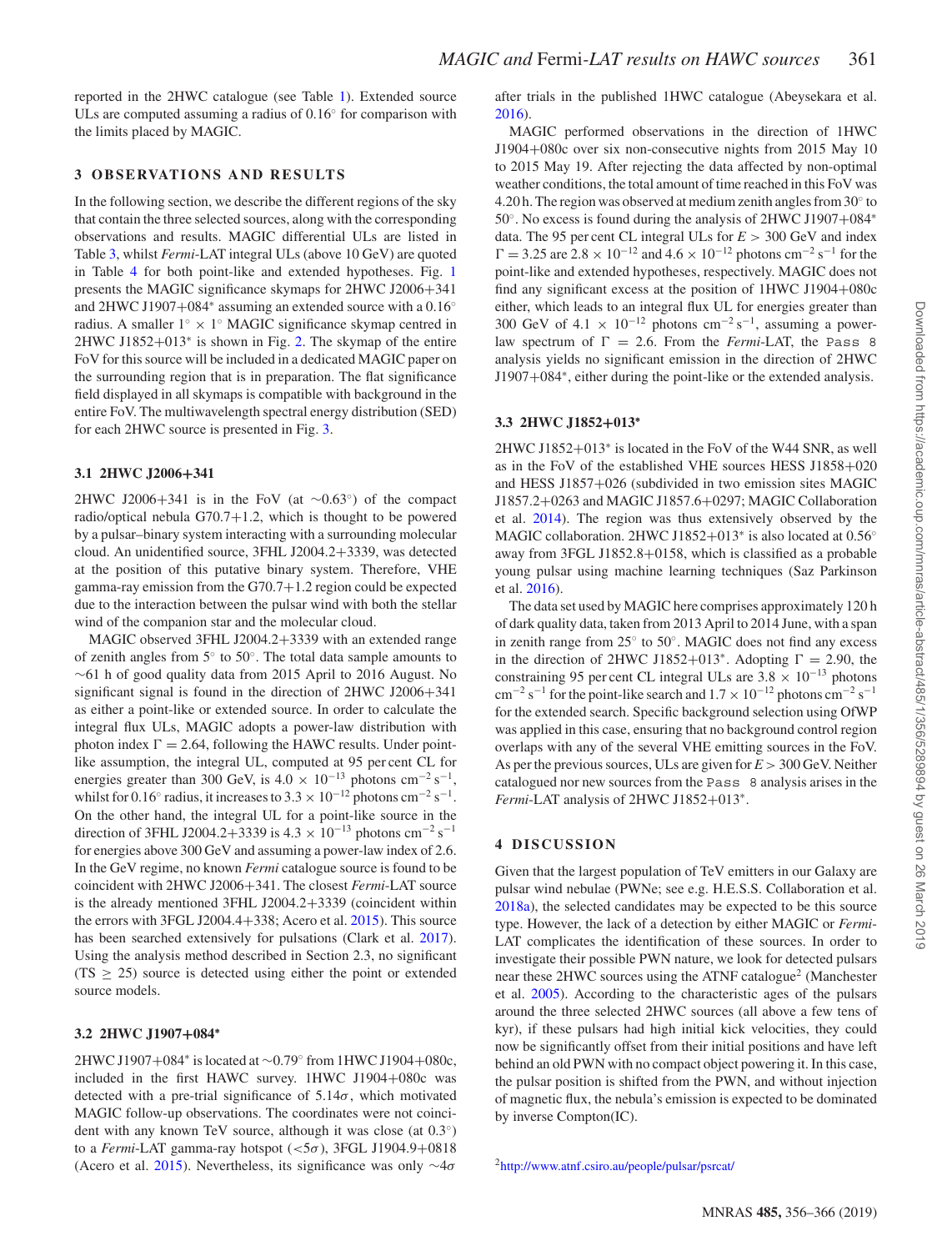<span id="page-6-0"></span>**Table 3.** MAGIC differential ULs (at 95 per cent CL) for 2HWC J2006+341, 2HWC J1907+084∗, and 2HWC J1852+013<sup>\*</sup>, assuming a power-law spectrum with spectral index of  $\Gamma = 2.64$ , 3.25, and 2.90, respectively. ULs for both point-like (≤0.10°) and extended (∼0.16° radius) assumptions are shown in each case. Due to low statistics, ULs at the highest energy ranges are not always computed for 2HWC J2006+341 and 2HWC J1907+084∗.

| Energy range<br>[GeV] |                       | 2HWC J2006+341        |                       | 2HWC J1907+084*<br>(photons $\text{cm}^{-2} \text{ s}^{-1}$ ) | 2HWC J1852+013*       |                       |
|-----------------------|-----------------------|-----------------------|-----------------------|---------------------------------------------------------------|-----------------------|-----------------------|
|                       | Point-like            | Extended              | Point-like            | Extended                                                      | Point-like            | Extended              |
| $139.2 - 300.0$       | $2.6 \times 10^{-11}$ | $6.2 \times 10^{-11}$ | $7.1 \times 10^{-11}$ | $3.1 \times 10^{-10}$                                         | $1.7 \times 10^{-11}$ | $4.6 \times 10^{-11}$ |
| $300.0 - 646.3$       | $1.4 \times 10^{-12}$ | $1.0 \times 10^{-11}$ | $8.0 \times 10^{-12}$ | $1.7 \times 10^{-11}$                                         | $8.6 \times 10^{-13}$ | $4.9 \times 10^{-12}$ |
| 646.3-1392.5          | $2.5 \times 10^{-13}$ | $1.3 \times 10^{-12}$ | $2.5 \times 10^{-12}$ | $2.3 \times 10^{-12}$                                         | $9.0 \times 10^{-14}$ | $3.9 \times 10^{-13}$ |
| 1392.5-3000.0         | $6.0 \times 10^{-14}$ | $9.9 \times 10^{-14}$ | $1.7 \times 10^{-13}$ | $1.0 \times 10^{-12}$                                         | $6.7 \times 10^{-14}$ | $1.2 \times 10^{-13}$ |
| 3000.0-6463.3         | $1.8 \times 10^{-14}$ | $2.7 \times 10^{-14}$ | $\sim$                | $1.4 \times 10^{-13}$                                         | $7.6 \times 10^{-15}$ | $1.3 \times 10^{-14}$ |
| $6463.3-$<br>13924.8  |                       | $9.5 \times 10^{-15}$ |                       | $1.3 \times 10^{-14}$                                         | $1.1 \times 10^{-14}$ | $5.5 \times 10^{-14}$ |

<span id="page-6-1"></span>**Table 4.** *Fermi*-LAT 95 per cent CL flux ULs, above 10 GeV, assuming point-like source and extended source a radius of  $0.16°$ .

|              | $\Gamma_{\text{HAWC}}$ |                                                                      |            | $\Gamma = 2.0$                                                                                                                    | $\Gamma = 3.0$ |          |
|--------------|------------------------|----------------------------------------------------------------------|------------|-----------------------------------------------------------------------------------------------------------------------------------|----------------|----------|
|              | Point-like             | Extended<br>$(x 10^{-11}$ photons cm <sup>-2</sup> s <sup>-1</sup> ) | Point-like | Extended<br>$(\times 10^{-11} \text{ photons cm}^{-2} \text{ s}^{-1})$ $(\times 10^{-11} \text{ photons cm}^{-2} \text{ s}^{-1})$ | Point-like     | Extended |
| J2006+341    | 2.4                    | 4.4                                                                  | 2.3        | 4.7                                                                                                                               | 2.4            | 4.2      |
| $J1907+084*$ | 3.1                    | 3.1                                                                  | 2.7        | 2.7                                                                                                                               | 3.2            | 3.2      |
| $J1852+013*$ | 2.1                    | 3.7                                                                  | 2.0        | 3.3                                                                                                                               | 2.0            | 3.7      |

<span id="page-6-2"></span>

**Figure 2.** 1◦ × 1◦ MAGIC significance skymap, looking for 0.16◦ extended sources around 2HWC J1852+013∗, whose position is depicted as an orange diamond. Dashed orange circle shows the extension of 0.16◦ analysed by MAGIC, whilst the green solid line corresponds to the 8*σ* HAWC contour.

PSR J2004+3429 is the closest known pulsar to 2HWC J2006+341 at a separation of 0.40◦, and is the only one within a 1◦ radius. This pulsar lies at a distance of 10 kpc, displays a spindown power of  $\dot{E} = 5.8 \times 10^{35}$  erg s<sup>-1</sup>, and has a characteristic age of  $\tau = 18$  kyr. Although energetic enough to power a TeV PWN (see H.E.S.S. Collaboration et al. [2018b\)](#page-9-68), the distance between 2HWC J2006+341 and PSR J2004+3429 makes this connection improbable: given the characteristic age of 18 kyr, an offset of 0.40◦ (∼70 pc) could only be explained with an improbably large kick velocity for the pulsar of <sup>∼</sup>4000 km s−1. The mean 2D speed for both young and old ( $\lt$ 3 Myr) pulsars was determined to be only 307  $\pm$  47 km s<sup>-1</sup> by Hobbs et al. [\(2005\)](#page-9-69) with a study involving a subsample of  $\sim$ 50 pulsars' proper motion. The offset may be considerably less when considering HAWC systematic and statistical errors on the 2HWC source location of  $0.40^{\circ} \pm 0.10^{\circ}_{\text{syst}} \pm 0.13^{\circ}_{\text{stat}}$ . Assuming the most constraining possible value, 0.24◦, the necessary kick velocity would decrease to  $\sim$ 2300 km s<sup>-1</sup>. This value is not far away from the fastest known pulsar at  $\sim$ 1500 km s<sup>-1</sup> (Hobbs et al. [2005\)](#page-9-69), though that value is also uncertain given the distance model applied. The highest speed for a pulsar with a well-measured distance is only 640 km s<sup> $-1$ </sup>. Therefore, we conclude that it is unlikely that PSR J2004+3429 is directly responsible for the emission detected by HAWC. On the other hand, Linden et al. [\(2017\)](#page-9-70) evaluated the probability of random association between 15 2HWC sources and their nearby pulsars, including 2HWC J2006+341 and PSR J2004+3429. For this case, they obtained a chance overlap of only 8 per cent (assuming a source extension of 0.9◦ as provided in the 2HWC catalogue by assigning the halo-like structures visible in the residual skymaps to 2HWC J2006+341, which presents its own uncertainties).

There are two pulsars within 0.50◦ of 2HWC J1907+084∗: PSR J1908+0833 at 0.30◦ and PSR J1908+0839 at 0.33◦. The former is located at a distance of ∼11 kpc, with a characteristic age of  $\tau = 4.1$  Myr and a spin-down power of  $\dot{E} = 5.8 \times 10^{32}$  erg s<sup>-1</sup>. The very low spin-down power and old age make it unlikely to be currently powering a TeV PWN. Alternatively, PSR J1908+0839, at 8.3 kpc and with a characteristic age of  $\tau = 1.2$  Myr, is more energetic with  $\dot{E} = 1.5 \times 10^{34}$  erg s<sup>-1</sup>, so a relation between this pulsar and the 2HWC source cannot be initially ruled out. As done for 2HWC J2006+341, we calculate the kick velocity for the pulsar, now with an offset of 0.33◦ and a characteristic age of 1.2 Myr. The obtained velocity is <sup>∼</sup>40 km s−1, which is low relative to the average kick velocity observed through proper motion studies but remains to be a valid possibility (see fig. 4b from Hobbs et al. [2005\)](#page-9-69). This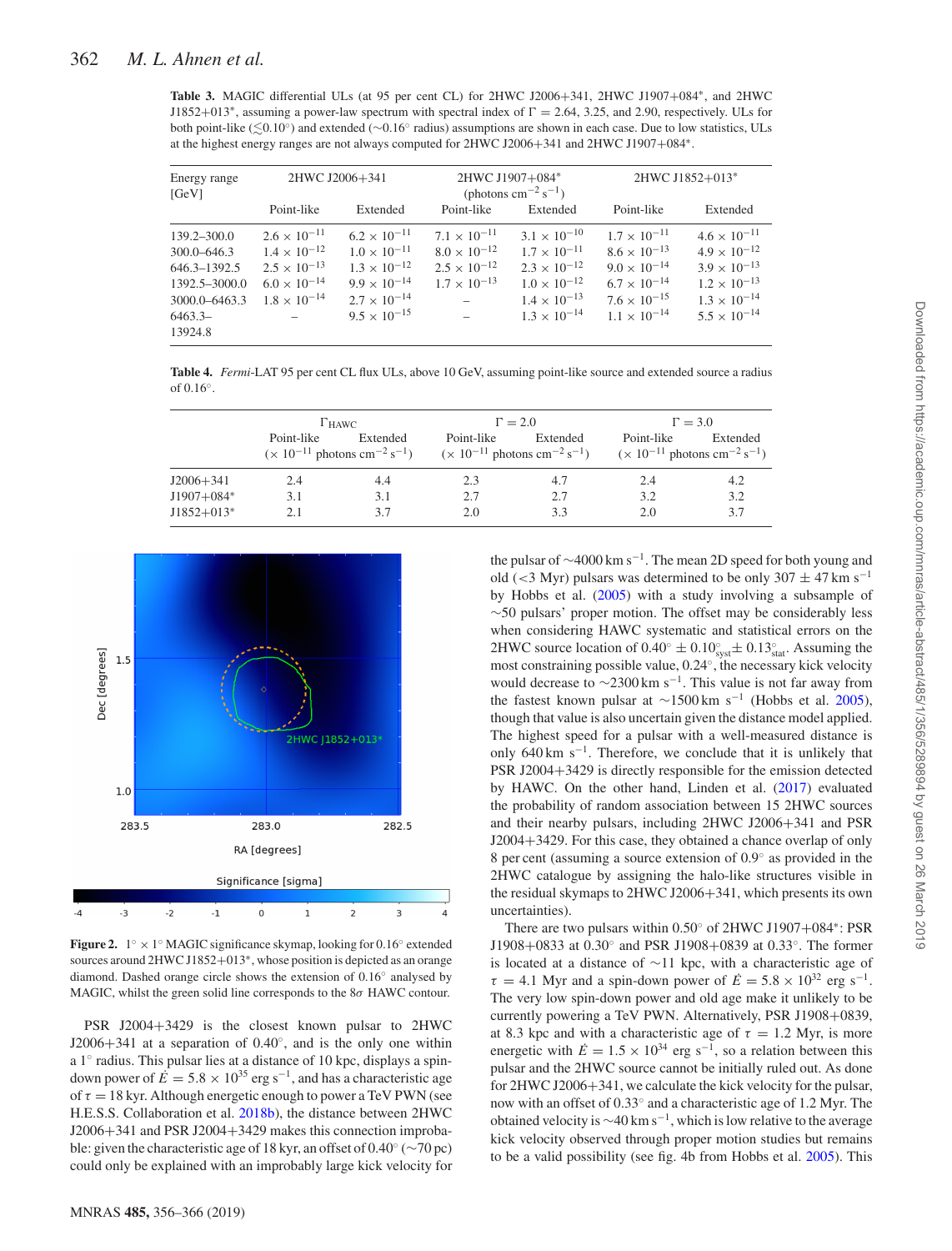<span id="page-7-0"></span>

**Figure 3.** SED from 10 GeV up to ∼90 TeV. In all cases, the assumed spectrum for the sources is a power-law function with photon index  $\Gamma = 2.64$ for 2HWC J2006+341 (*top*), = 3.25 for 2HWC J1907+084<sup>∗</sup> (*middle*) and  $\Gamma = 2.90$  for 2HWC J1852+013<sup>\*</sup> (*bottom*), as obtained by HAWC (see Table [1\)](#page-3-0). *Fermi*-LAT 95 per cent confidence level ULs for 0.16◦ disc and point-like hypotheses are shown with dashed green and light green lines, respectively. MAGIC 95 per cent confidence level ULs are displayed for both a point-like hypothesis (light orange) and a 0.16◦ radial extension (orange). The HAWC spectrum (dark blue) is obtained for the parameters given in Table [1.](#page-3-0) The light blue band indicates the HAWC spectrum taking into account  $1\sigma$  systematic errors of 0.2 and 50 per cent in the photon index and flux, respectively.

velocity stays within the young pulsars' 2D speed distribution even considering HAWC uncertainties  $(0.33° \pm 0.10°<sub>syst</sub> \pm 0.27°<sub>stat</sub>)$ . We can compare PSR J1908+0839 with the pulsar hosted by Geminga, a well-known TeV PWN detected by Milagro (Abdo et al. [2009\)](#page-9-71) and recently by HAWC (Abeysekara et al. [2017a\)](#page-9-72). Geminga's pulsar displays a spin-down power of  $\dot{E} = 3.25 \times 10^{34}$  erg s<sup>-1</sup>, very similar to that shown by PSR J1908+0839, but its distance is ∼30 times smaller ( $d_{\text{Geminga}} = 250$  pc). Given the similar spindown power, the nebula PSR J1908+0839 powers should also have a comparable luminosity with respect to Geminga's PWN, which would lead to a flux around three orders of magnitude smaller than the flux of Geminga and undetectable by HAWC. Therefore, it is unlikely that 2HWC J1907+084<sup>∗</sup> and PSR J1908+0839 are associated with one another.

Finally, the closest pulsar to the source 2HWC J1852+013<sup>∗</sup> is PSR J1851+0118, offset by only 0.10◦. This pulsar lies at a distance of 5.6 kpc and has a characteristic age of ∼100 kyr (Yao, Manchester & Wang [2017\)](#page-9-73). If both objects are related the required pulsar velocity is a reasonable value of  $\sim$ 100 km s<sup>-1</sup>, though this may be as high as  $\sim$ 245 km s<sup>-1</sup> when considering the largest offset given by  $0.10^{\circ} \pm 0.10^{\circ}_{syst} \pm 0.13^{\circ}_{stat}$ . However, this pulsar has a relatively low spin-down power,  $\dot{E} = 7.2 \times 10^{33}$  erg s<sup>-1</sup>, which along with its high characteristic age make it unlikely to accelerate particles that can emit gamma rays in the TeV regime. To quantitatively test this scenario, we use the NAIMA software<sup>3</sup> to model the relativistic parent population of the non-thermal gammaray emission accounting for different radiative models (see Zabalza [2015\)](#page-9-74). To obtain the emissivity of the electron population that gave rise to the gamma-ray emission seen by HAWC, we assume that IC is the dominant radiative process and that the electron spectrum is defined by a simple power law. The target photon field for this process is expected to be a combination of cosmic microwave background (CMB) and infrared (IR) photons. The assumed energy densities in each case are standard Galactic values of  $u_{\text{CMB}}$  = 0.25 eV cm<sup>-3</sup> and  $u_{IR} = 0.30$  eV cm<sup>-3</sup>. With such features, the total energy carried by electrons above ∼10 TeV needed to explain HAWC detection would be  $W_e$ (> 10 TeV) ~ 6.0 × 10<sup>46</sup> erg.

Alternatively, we consider the cooling time of these electrons  $(t_{\text{cool}})$ , which is computed as follows (Aharonian [2004\)](#page-9-75):

$$
t_{\rm cool} = 3 \times 10^8 \left(\frac{E_e}{\rm GeV}\right)^{-1} \left(\frac{u}{\rm eV \, cm^{-3}}\right)^{-1} \, (\text{yr}) \tag{1}
$$

where  $E_e = 10$  TeV is the electron energy and *u* is the total energy density of the medium. In this case, we account for IC and synchrotron losses and hence, assuming a temperature of ∼25 K for the IR photon field (Moderski et al. [2005\)](#page-9-76), *u* can be described as

$$
u \simeq \frac{B^2}{8\pi} + u_{\rm CMB} \left( 1 + 0.01 \times \frac{E_{\rm e}}{\rm TeV} \right)^{-3/2} + u_{\rm IR} \left( 1 + 0.1 \times \frac{E_{\rm e}}{\rm TeV} \right)^{-3/2},\tag{2}
$$

where  $B$  is the magnetic field. We use the aforementioned energy densities for the CMB and IR photon fields, and for the magnetic field, we assume the minimum possible value given by the interstellar magnetic field,  $B = 3 \mu$ G, as there is no measured value for the source. Under these assumptions, the cooling time is  $t_{\rm cool} \sim 57$  kyr. Given the spin-down power of PSR J1851+0118,  $\dot{E} = 7.2 \times 10^{33}$ erg s<sup>-1</sup>, the total energy released by the pulsar during the *t*<sub>cool</sub> period would be  $W'_e \sim 1.3 \times 10^{46}$  erg. Consequently, even assuming that all the energy released by the pulsar was used to accelerate electrons above 10 TeV, there would not be enough energy to power a PWN with the gamma-ray brightness detected by HAWC. According to

[3naima.readthedocs.org](file:naima.readthedocs.org)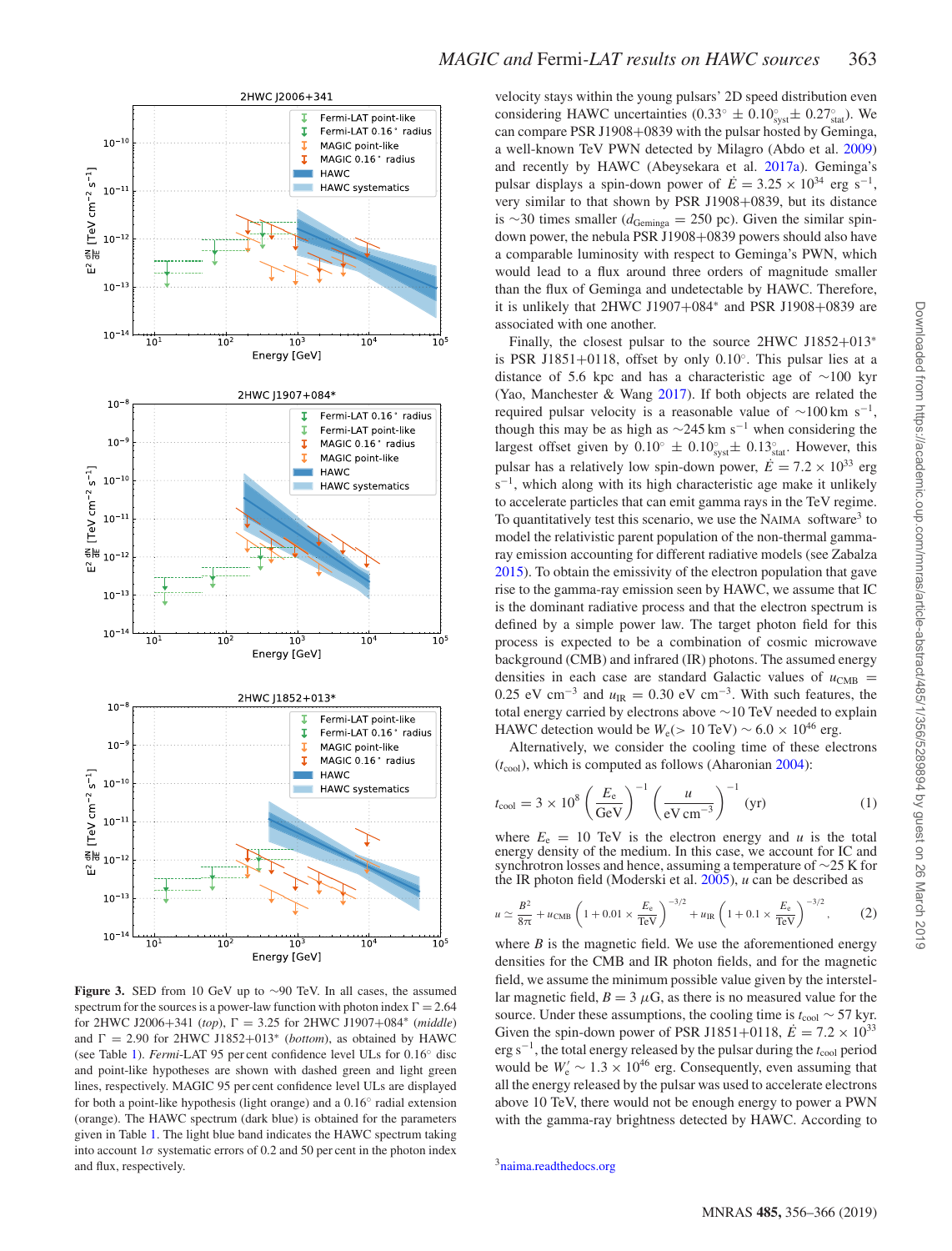our model, such a PWN would require an energy injection greater than  $\sim 6.0 \times 10^{46}$  erg, which is already higher than *W*<sub>e</sub>. The low *B* and  $u_{IR}$  used in this calculation of  $t_{cool}$  provide maximum values for both  $t_{\text{cool}}$  and the injected pulsar energy,  $W'_{e}$ . Higher  $u_{IR}$  value would produce higher losses and therefore, a smaller *W*e. However, an extremely high value for  $u_{IR}$  (well above 2 eV cm<sup>-3</sup>, the IR energy density observed around Cassiopea A and one of the highest for a Galactic TeV source) would be needed to decrease *W*<sup>e</sup> below  $10^{46}$  erg. We do not consider more complex scenarios in which  $\vec{E}$  or *B* change with time. The same parent population study was applied to 2HWC J1907+084<sup>∗</sup> and we reach the same conclusions that corroborated the non-relation with the surrounding pulsars.

MAGIC and LAT ULs also help to constrain our understanding of the spectrum and morphology of these HAWC sources. The SEDs for the three candidate PWNe are shown in Fig. [3.](#page-7-0) MAGIC and *Fermi*-LAT analyses are computed with the photon index provided by HAWC (see Table [1\)](#page-3-0). In the cases of 2HWC J2006+341 and 2HWC J1907+084∗, the MAGIC and LAT extended ULs are at the level of the HAWC spectrum considering HAWC systematic errors of 0.2 in the photon index and 50 per cent in the flux normalization. However, point-like hypotheses are in contradiction with HAWC results below energies of ∼4 TeV and ∼900 GeV, respectively. Therefore, it is expected that these two 2HWC sources are extended, with at least a radius of ∼0.16◦. On the other hand, both MAGIC and *Fermi*-LAT results on 2HWC J1852+013<sup>∗</sup> are incompatible with the HAWC spectrum below energies of ∼10 TeV.

These results can be understood in two ways: 2HWC J1852+013<sup>∗</sup> is much more extended than the assumed radius of 0.16◦, which would increase MAGIC and *Fermi*-LAT ULs above the flux estimated by HAWC; or the source does not emit in the sub-TeV regime, consistent with the constraining ULs obtained by both MAGIC and the LAT. In the latter case, the spectral shaped of 2HWC J1852+013<sup>∗</sup> would have a harder spectrum in the sub-TeV regime, and a minimum energy of around 10 TeV, instead of 400 GeV, should be assumed (see Table [1\)](#page-3-0). To constrain the former case, we calculated LAT ULs for discs of larger radii. For a disc of 1.0◦ radius the LAT UL at energies  $> 0.2$  TeV is within  $1\sigma$  statistical errors of the measured HAWC flux, extrapolated to lower energies. However, this would also require a harder spectrum in the GeV regime so as to not exceed LAT ULs at lower energies. Additionally, as reported in the 2HWC catalogue Abeysekara et al. [\(2017c\)](#page-9-44), there may be a significant contribution from diffuse Galactic emission at the location of 2HWC J1852+013<sup>∗</sup> to which HAWC would be sensitive and MAGIC would not.

# **5 CONCLUSION**

After the release of the 2HWC catalogue, MAGIC and *Fermi*-LAT performed dedicated analyses on three new TeV sources detected by the wide FoV observatory HAWC. None of them were detected at lower energies and no hotspot was found near them. However, owing to the increased time and good-quality data of most of the MAGIC and the *Fermi*-LAT observations, constraints on the extension of the sources were possible. With this aim, we performed both pointlike and extended source searches. For 2HWC J2006+341 and 2HWC J1907+084∗, a radius of ∼0.16◦ is viable, given limits from the extended source search by MAGIC. For 2HWC J1852+013∗, MAGIC and *Fermi*-LAT results with respect to HAWC spectra suggest a much larger extension or a harder spectrum below ∼10 TeV. Moreover, we find that none of the known pulsars in the vicinity of 2HWC J2006+341, 2HWC J1907+084<sup>∗</sup> or 2HWC J1852+013<sup>∗</sup> are likely to directly power these objects. It may be that these 2HWC

sources are PWN created by as yet un-detected pulsars, or have some other origin such as a Galactic supernova remnant. More sensitive observations in the near future will provide valuable information on the nature of these sources and help to disentangle features in the crowded regions.

# **ACKNOWLEDGEMENTS**

The MAGIC Collaboration would like to thank the Instituto de Astrofísica de Canarias for the excellent working conditions at the Observatorio del Roque de los Muchachos in La Palma. The financial support of the German BMBF and MPG, the Italian INFN and INAF, the Swiss National Fund SNF, the ERDF under the Spanish MINECO (FPA2015-69818-P, FPA2012-36668, FPA2015-68378-P, FPA2015-69210-C6-2-R, FPA2015-69210-C6- 4-R, FPA2015-69210-C6-6-R, AYA2015-71042-P, AYA2016- 76012-C3-1-P, ESP2015-71662-C2-2-P, CSD2009-00064), and the Japanese JSPS and MEXT is gratefully acknowledged. This work was also supported by the Spanish Centro de Excelencia 'Severo Ochoa' SEV-2012-0234 and SEV-2015-0548, and Unidad de Excelencia 'María de Maeztu' MDM-2014-0369, by the Croatian Science Foundation (HrZZ) Project 09/176 and the University of Rijeka Project 13.12.1.3.02, by the DFG Collaborative Research Centers SFB823/C4 and SFB876/C3, and by the Polish MNiSzW grant 745/N-HESS-MAGIC/2010/0.

The HAWC Collaboration acknowledges the support from the US National Science Foundation (NSF) the US Department of Energy Office of High-Energy Physics; the Laboratory Directed Research and Development (LDRD) programme of Los Alamos National Laboratory; Consejo Nacional de Ciencia y Tecnología (CONA-CyT), Mexico (grants 271051, 232656, 260378, 179588, 239762, ´ 254964, 271737, 258865, 243290, 132197, 281653)(Cátedras 873, 1563), Laboratorio Nacional HAWC de rayos gamma; L'OREAL Fellowship for Women in Science 2014; Red HAWC, México; DGAPA-UNAM (grants IG100317, IN111315, IN111716-3, IA102715, 109916, IA102917, IN112218); VIEP-BUAP; PIFI 2012, 2013, PROFOCIE 2014, 2015; the University of Wisconsin Alumni Research Foundation; the Institute of Geophysics, Planetary Physics, and Signatures at Los Alamos National Laboratory; Polish Science Centre grant DEC-2014/13/B/ST9/945; Coordinación de la Investigación Científica de la Universidad Michoacana; Royal Society – Newton Advanced Fellowship 180385. The authors thank to Scott Delay, Luciano Díaz, and Eduardo Murrieta for technical support.

The *Fermi*-LAT Collaboration acknowledges generous ongoing support from a number of agencies and institutes that have supported both the development and the operation of the LAT as well as scientific data analysis. These include the National Aeronautics and Space Administration and the Department of Energy in the United States, the Commissariat à l'Energie Atomique and the Centre National de la Recherche Scientifique/Institut National de Physique Nucléaire et de Physique des Particules in France, the Agenzia Spaziale Italiana and the Istituto Nazionale di Fisica Nucleare in Italy, the Ministry of Education, Culture, Sports, Science and Technology (MEXT), High Energy Accelerator Research Organization (KEK) and Japan Aerospace Exploration Agency (JAXA) in Japan, and the K. A. Wallenberg Foundation, the Swedish Research Council and the Swedish National Space Board in Sweden. Additional support for science analysis during the operations phase is greatefully acknowledged from the Istituto Nazionale di Astrofisica in Italy and the Centre National d'Etudes Spatiales in France. This work is performed in part under DOE Contract DE-AC02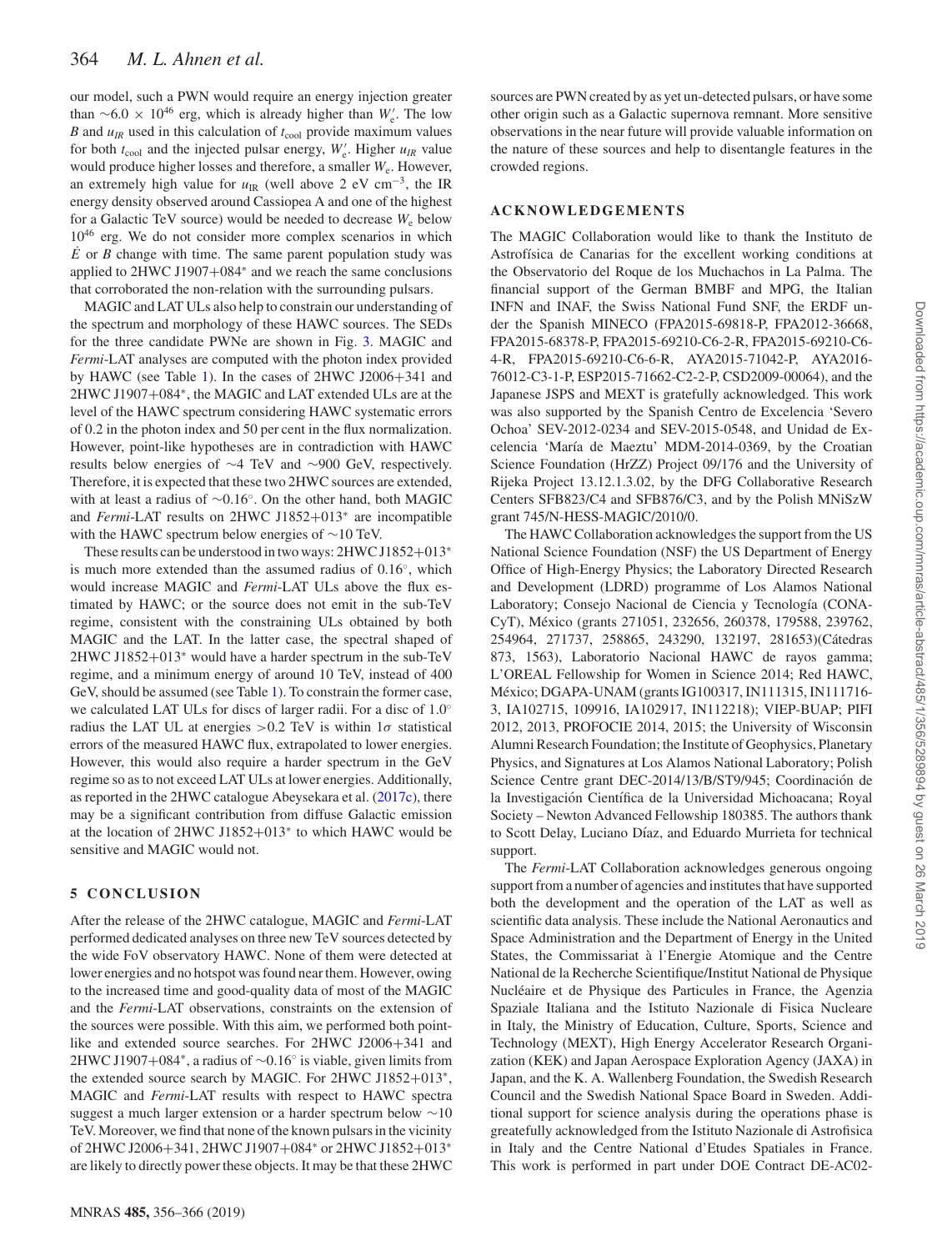76SF00515. MR is funded by contract FIRB-2012-RBFR12PM1F from the 847 Italian Ministry of Education, University and Research 848 (MIUR).

# **REFERENCES**

- <span id="page-9-71"></span>Abdo A. A. et al., 2009, [ApJ,](http://dx.doi.org/10.1088/0004-637X/700/2/L127) 700, L127
- <span id="page-9-43"></span>Abeysekara A. U. et al., 2016, [ApJ,](http://dx.doi.org/10.3847/0004-637X/817/1/3) 817, 3
- <span id="page-9-72"></span>Abeysekara A. U. et al., 2017a, [Science,](http://dx.doi.org/10.1126/science.aan4880) 358, 911
- <span id="page-9-48"></span>Abeysekara A. U. et al., 2017b, [ApJ,](http://dx.doi.org/10.3847/1538-4357/aa7555) 843, 39
- <span id="page-9-44"></span>Abeysekara A. U. et al., 2017c, [ApJ,](http://dx.doi.org/10.3847/1538-4357/aa7556) 843, 40
- <span id="page-9-47"></span>Abeysekara A. U. et al., 2018, ApJ, 866, 24
- <span id="page-9-62"></span>Acero F. et al., 2015, [ApJS,](http://dx.doi.org/10.1088/0067-0049/218/2/23) 218, 23
- <span id="page-9-60"></span>Ackermann M. et al., 2017, [ApJ,](http://dx.doi.org/10.3847/1538-4357/aa775a) 843, 139
- <span id="page-9-75"></span>Aharonian F. A., 2004, Very High Energy Cosmic Gamma Radiation: A Crucial Window on the Extreme Universe. World Scientific Publishing Co.
- <span id="page-9-55"></span>Ahnen M. L. et al., 2017, [Astropart. Phys.,](http://dx.doi.org/10.1016/j.astropartphys.2017.08.001) 94, 29
- <span id="page-9-59"></span>Ajello M. et al., 2017, [ApJS,](http://dx.doi.org/10.3847/1538-4365/aa8221) 232, 18
- <span id="page-9-56"></span>Albert J. et al., 2008, [Nucl. Instrum. Methods Phys. Res. A,](http://dx.doi.org/10.1016/j.nima.2007.11.068) 588, 424
- <span id="page-9-50"></span>Aleksić J. et al., 2012, [Astropart. Phys.,](http://dx.doi.org/10.1016/j.astropartphys.2011.11.007) 35, 435
- <span id="page-9-49"></span>Aleksić J. et al., 2016, [Astropart. Phys.,](http://dx.doi.org/10.1016/j.astropartphys.2015.02.005) 72, 76
- <span id="page-9-58"></span>Atwood W. et al., 2013, preprint[\(arXiv:1303.3514\)](http://adsabs.harvard.edu/abs/2013arXiv1303.3514A)
- <span id="page-9-57"></span>Atwood W. B. et al., 2009, [ApJ,](http://dx.doi.org/10.1088/0004-637X/697/2/1071) 697, 1071
- <span id="page-9-63"></span>Clark C. J. et al., 2017, [ApJ,](http://dx.doi.org/10.3847/1538-4357/834/2/106) 834, 106
- <span id="page-9-54"></span>Fomin V. P., Stepanian A. A., Lamb R. C., Lewis D. A., Punch M., Weekes T. C., 1994, [Astropart. Phys.,](http://dx.doi.org/10.1016/0927-6505(94)90036-1) 2, 137
- <span id="page-9-66"></span>H.E.S.S. Collaboration et al., 2018a, [A&A,](http://dx.doi.org/10.1051/0004-6361/201732098) 612, A1
- <span id="page-9-68"></span>H.E.S.S. Collaboration et al., 2018b, [A&A,](http://dx.doi.org/10.1051/0004-6361/201629377) 612, A2
- <span id="page-9-69"></span>Hobbs G., Lorimer D. R., Lyne A. G., Kramer M., 2005, [MNRAS,](http://dx.doi.org/10.1111/j.1365-2966.2005.09087.x) 360, 974 Li T.-P., Ma Y.-Q., 1983, [ApJ,](http://dx.doi.org/10.1086/161295) 272, 317
- <span id="page-9-70"></span><span id="page-9-52"></span>Linden T., Auchettl K., Bramante J., Cholis I., Fang K., Hooper D., Karwal T., Li S. W., 2017, [Phys. Rev. D,](http://dx.doi.org/10.1103/PhysRevD.96.103016) 96, 103016
- <span id="page-9-46"></span>López-Coto R., Marandon V., Brun F., HAWC Collaboration, HESS collaborations, 2017, 35th International Cosmic Ray Conference, Proceedings of Science, 301, 732
- <span id="page-9-64"></span>MAGIC Collaboration et al., 2014, [A&A,](http://dx.doi.org/10.1051/0004-6361/201423517) 571, A96
- <span id="page-9-67"></span>Manchester R. N., Hobbs G. B., Teoh A., Hobbs M., 2005, [AJ,](http://dx.doi.org/10.1086/428488) 129, 1993
- <span id="page-9-76"></span>Moderski R., Sikora M., Coppi P. S., Aharonian F., 2005, [MNRAS,](http://dx.doi.org/10.1111/j.1365-2966.2005.09494.x) 363, 954
- <span id="page-9-53"></span>Rolke W. A., López A. M., Conrad J., 2005, Nucl. Instrum. Methods Phys. Res. A, 551, 493
- <span id="page-9-65"></span>Saz Parkinson P. M., Xu H., Yu P. L. H., Salvetti D., Marelli M., Falcone A. D., 2016, [ApJ,](http://dx.doi.org/10.3847/0004-637X/820/1/8) 820, 8
- <span id="page-9-61"></span>Wood M., Caputo R., Charles E., Di Mauro M., Magill J., Jeremy P., Fermi-LAT Collaboration, 2017, 35th International Cosmic Ray Conference, Proceedings of Science, 301, 824
- <span id="page-9-73"></span>Yao J. M., Manchester R. N., Wang N., 2017, [ApJ,](http://dx.doi.org/10.3847/1538-4357/835/1/29) 835, 29
- <span id="page-9-45"></span>Younk P. W., Lauer R. J., Vianello G., Harding J. P., Ayala Solares H. A., Zhou H., Hui M., HAWC Collaboration, 2015, 34th International Cosmic Ray Conference, Proceedings of Science, 34, 948
- <span id="page-9-74"></span>Zabalza V., 2015, Proc. 34th International Cosmic Ray Conference (ICRC2015), the Hague, the Netherlands, p. 922
- <span id="page-9-51"></span>Zanin R., Carmona E., Sitarek J., Colin P., Frantzen K., 2013, Proc. 33st International Cosmic Ray Conference, Rio de Janeiro, Brasil
- <span id="page-9-0"></span><sup>1</sup>*ETH Zurich, CH-8093 Zurich, Switzerland*
- <span id="page-9-1"></span><sup>2</sup>*Universita di Udine, and INFN Trieste, I-33100 Udine, Italy `*
- <span id="page-9-2"></span><sup>3</sup>*Japanese MAGIC Consortium: ICRR, The University of Tokyo, 277-8582 Chiba, Japan; Department of Physics, Kyoto University, 606-8502 Kyoto,*
- *Japan; Tokai University, 259-1292 Kanagawa, Japan; The University of*
- *Tokushima, 770-8502 Tokushima, Japan* <sup>4</sup>*National Institute for Astrophysics (INAF), I-00136 Rome, Italy*
- <span id="page-9-3"></span><sup>5</sup>*Universita di Padova and INFN, I-35131 Padova, Italy `*
- <span id="page-9-4"></span>
- <span id="page-9-5"></span><sup>6</sup>*Technische Universitat Dortmund, D-44221 Dortmund, Germany ¨*
- <span id="page-9-6"></span><sup>7</sup>*Croatian MAGIC Consortium: University of Rijeka, 51000 Rijeka; University of Split – FESB, 21000 Split; University of Zagreb – FER, 10000*

*Zagreb; University of Osijek, 31000 Osijek and Rudjer Boskovic Institute, 10000 Zagreb, Croatia*

<span id="page-9-7"></span><sup>8</sup>*Saha Institute of Nuclear Physics, HBNI, 1/AF Bidhannagar, Salt Lake, Sector-1, Kolkata 700064, India*

<span id="page-9-8"></span><sup>9</sup>*Max-Planck-Institut fur Physik, D-80805 M ¨ unchen, Germany ¨*

- <span id="page-9-9"></span><sup>10</sup>*Centro Brasileiro de Pesquisas F´ısicas (CBPF), 22290-180 URCA, Rio de Janeiro (RJ), Brasil*
- <span id="page-9-10"></span><sup>11</sup> Unidad de Partículas y Cosmología (UPARCOS), Universidad Com*plutense, E-28040 Madrid, Spain*
- <span id="page-9-11"></span><sup>12</sup>*Inst. de Astrof´ısica de Canarias, E-38200 La Laguna, and Universidad de La Laguna, Dpto. Astrof´ısica, E-38206 La Laguna, Tenerife, Spain*
- <span id="page-9-12"></span>13 University of Łódź, Department of Astrophysics, PL-90236 Łódź, Poland
- <span id="page-9-14"></span><span id="page-9-13"></span><sup>14</sup>*Deutsches Elektronen-Synchrotron (DESY), D-15738 Zeuthen, Germany* <sup>15</sup> Humboldt University of Berlin, Institut für Physik, D-12489 Berlin, *Germany*
- <span id="page-9-15"></span><sup>16</sup>*Dipartimento di Fisica, Universita di Trieste, I-34127 Trieste, Italy `* <sup>17</sup>Institut de Física d'Altes Energies (IFAE), The Barcelona Institute of *Science and Technology (BIST), E-08193 Bellaterra (Barcelona), Spain*
- <span id="page-9-16"></span><sup>18</sup>*Universita di Siena and INFN Pisa, I-53100 Siena, Italy `*
- <span id="page-9-18"></span><span id="page-9-17"></span><sup>19</sup> Port d'Informació Científica (PIC), Bellaterra (Barcelona) E-08193, *Spain*
- <span id="page-9-19"></span><sup>20</sup>*Universitat W¨ urzburg, D-97074 W ¨ urzburg, Germany ¨*
- <span id="page-9-20"></span><sup>21</sup>*Finnish MAGIC Consortium: Tuorla Observatory and Finnish Centre of Astronomy with ESO (FINCA), University of Turku, Vaisalantie 20, FI-21500 Piikkio, Finland; Astronomy Division, University of Oulu, Pentti Kaiteran ¨ katu 1, FI-90014 Oulu, Finland*
- <span id="page-9-21"></span><sup>22</sup> Departament de Física, and CERES-IEEC, Universitat Autónoma de *Barcelona, E-08193 Bellaterra, Spain*
- <span id="page-9-23"></span><span id="page-9-22"></span><sup>23</sup>*Universitat de Barcelona, ICC, IEEC-UB, E-08028 Barcelona, Spain* <sup>24</sup>*Inst. for Nucl. Research and Nucl. Energy, Bulgarian Academy of Sciences, BG-1784 Sofia, Bulgaria*
- <span id="page-9-24"></span><sup>25</sup>*Universita di Pisa, and INFN Pisa, I-56126 Pisa, Italy `*
- <span id="page-9-25"></span><sup>26</sup>*Physics Division, Los Alamos National Laboratory, Los Alamos, NM 87545, USA*
- <span id="page-9-26"></span><sup>27</sup>*Instituto de F´ısica, Universidad Nacional Autonoma de M ´ exico, Ciudad ´ de Mexico, 04510, Mexico ´*
- <span id="page-9-27"></span><sup>28</sup>*Universidad Autonoma de Chiapas, Tuxtla Guti ´ errez, Chiapas, 29050, ´ Mexico*
- <span id="page-9-28"></span><sup>29</sup>*Universidad Michoacana de San Nicolas de Hidalgo, Morelia, Mexico ´ 58040*
- <span id="page-9-29"></span><sup>30</sup>*Department of Physics, Pennsylvania State University, University Park, PA 16802 USA*
- <span id="page-9-30"></span><sup>31</sup>*Department of Physics & Astronomy, University of Rochester, Rochester, NY 14627 USA*
- <span id="page-9-31"></span>32Instituto de Astronomía, Universidad Nacional Autónoma de México, *Ciudad de Mexico 04510 Mexico ´*
- <span id="page-9-32"></span><sup>33</sup>*Department of Physics, University of Wisconsin-Madison, Madison, WI 53706 USA*
- <span id="page-9-33"></span><sup>34</sup>*Instituto Nacional de Astrof´ısica, Optica y Electr ´ onica, Puebla, Mexico ´ 72840, Mexico*
- <span id="page-9-34"></span><sup>35</sup>*Institute of Nuclear Physics Polish Academy of Sciences, PL-31342 IFJ-PAN, Krakow, Poland*
- <span id="page-9-35"></span><sup>36</sup> Facultad de Ciencias Físico Matemáticas, Benemérita Universidad *Autonoma de Puebla, Puebla, 72570, Mexico ´*
- <span id="page-9-36"></span><sup>37</sup>*Departamento de F´ısica, Centro Universitario de Ciencias Exactas e Ingenier´ıas, Universidad de Guadalajara, Guadalajara 44430 Mexico*
- <span id="page-9-37"></span><sup>38</sup>*School of Physics, Astronomy, and Computational Sciences, George Mason University, Fairfax, VA 22030 USA*
- <span id="page-9-38"></span><sup>39</sup>*Department of Physics, University of Maryland, College Park, MD 20742 USA*
- <span id="page-9-39"></span><sup>40</sup>Instituto de Geofísica, Universidad Nacional Autónoma de México, *Ciudad de Mexico 04510 Mexico ´*
- <span id="page-9-40"></span><sup>41</sup>*Department of Physics, Michigan Technological University, Houghton, MI 49931 USA*
- <span id="page-9-41"></span><sup>42</sup>*NASA Marshall Space Flight Center, Astrophysics Office, Huntsville, AL 35812, USA*
- <span id="page-9-42"></span><sup>43</sup>*Max-Planck Institute for Nuclear Physics, D-69117 Heidelberg, Germany*